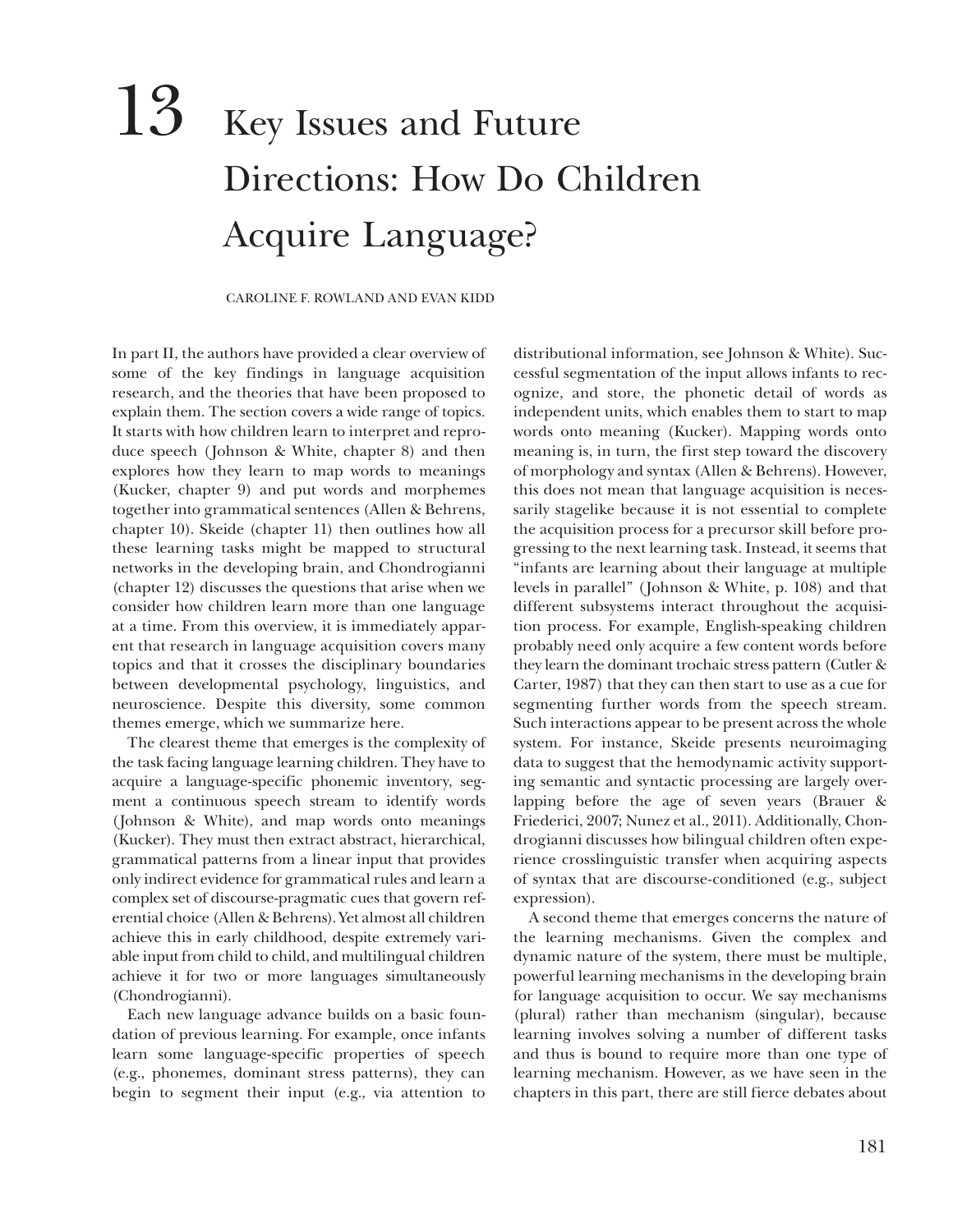what these mechanisms are. We suggest that at least three different types of mechanism will turn out to be essential.

First, children must be able to process language online; what Kucker calls "the real-time/in the moment reaction" (p. 114) (i.e., *realizing that wif is the coffee mug*). We can only acquire a language if we are able to process incoming input, and identify, at some level, the meaning that the speaker is trying to convey. Thus, we will need a mapping mechanism that integrates cues from the stimuli ("in the moment") to map the speech signal to the correct meaning. Discussions of this online mapping process are most prevalent in the word-learning literature, for example, to integrate speech, visual, and sociopragmatic cues to map words to correct referents (Kucker). However, online processing is equally important to other language-learning tasks, such as identifying when a minimal pair of phonemes marks a semantic distinction (for instance, in the Italian *capello* 'hair' vs. *cappello* 'hat'), identifying word-order constraints on meaning (e.g., that the sentence *the girl kissed the boy* refers to the action that a girl is bestowing on a boy), or integrating discourse level cues to interpret morphosyntactic cues. Thus, the ability to process language rapidly is an essential component of the acquisition process, even if children sometimes do it imperfectly (e.g., five-year-olds tend to misinterpret temporarily ambiguous garden path sentences such as *Put the frog on the napkin in the box*; Trueswell, Sekerina, Hill, & Logrip, 1999; see Allen & Behrens, section 4.4).

However, online processing is not enough. A second mechanism is required: children need to be able to store particular instances of language use in long-term memory for later retrieval. As Kucker states, this may well involve separable mechanisms: "Mapping is a realtime process serving communication in-the-moment. Learning, on the other hand,…is better served through a longer process of strengthening (and weakening) word-referent associations" (p. 114). No doubt the long-term storage of information aids rapid online processing; for instance, having more robust phonemic knowledge allows better recognition of allophonic variants of phonemes and better segmentation of the input ( Johnson & White), and knowledge of frequent frames may enable the identification of syntactic categories (Allen & Behrens).

Third, children need to be able to consolidate the information they have retained and generalize over particular instances of knowledge to build categories. For example, they must learn to generalize the word *dog* to all types of dogs (big dogs, small dogs, dogs in books, dogs on the TV) while excluding all other animals from the dog category (Kucker). They must learn to categorize words into grammatical categories (nouns, verbs, adjectives, etc.) and to generalize across particular instances of a category (e.g., nouns) to extract morphological markers (e.g., the English plural morpheme -*s*; Allen & Behrens). Some of these tasks may require a mechanism that accumulates information slowly over time (e.g., via associative learning processes; McMurray, Horst, & Samuelson, 2012), whereas others may rely on an error-based, prediction mechanism (Chang, Dell, & Bock, 2006) or hypothesis-driven learning (Medina, Snedeker, Trueswell, & Gleitman, 2011). Some of these mechanisms, such as those that are sensitive to prosodic information (Perani et al., 2011), may rely solely on low level, automatic processing whereas others, such as the emergence of semantic and syntactic representations at the sentence level, may need higher level processing involving further analysis by more complex mechanisms (Skeide). Some processes may even rely on memory consolidation during sleep. For example, in nine-month-old infants, lexical-semantic learning seems to be dependent on the consolidation of recent episodic memory traces during sleep (Friedrich, Wilhelm, Born, & Friederici, 2015; see Skeide). All these mechanisms will need to be capable of learning two or more languages simultaneously; for instance, to learn to use cues such as rhythm (stress/syllable timed languages) to distinguish between languages or to learn to discriminate between phonetic units belonging to the two languages (Chondrogianni).

Another clear point of commonality across the chapters is the fact that the learning mechanisms must be constrained or biased to use the input in certain ways. As Saffran has stated, "learners must be able to detect input statistics that are pertinent to linguistic structure amid all the irrelevant information in the input" (2002: 173), and to do this, the mechanisms must be biased to pay attention to some regularities in the input and not others. The debate about what kinds of constraints must be built into our learning mechanisms has been one of the most fiercely argued in the history of language acquisition research. It can be tracked back nearly 60 years to Chomksy's 1959 review of Skinner's book *Verbal Behavior*, which argued that behaviorist learning processes were incapable of learning a higher order cognitive function such as language. Since then, we have engaged in a long, productive debate about whether low-level domain-general cognitive constraints are sufficient for learning or whether innate knowledge of complex, abstract linguistic principles is required (see Allen & Behrens). However, this literature has, perhaps, focused too narrowly on these two, polar opposites. Instead, it is likely that the learning mechanism is constrained on a number of different levels.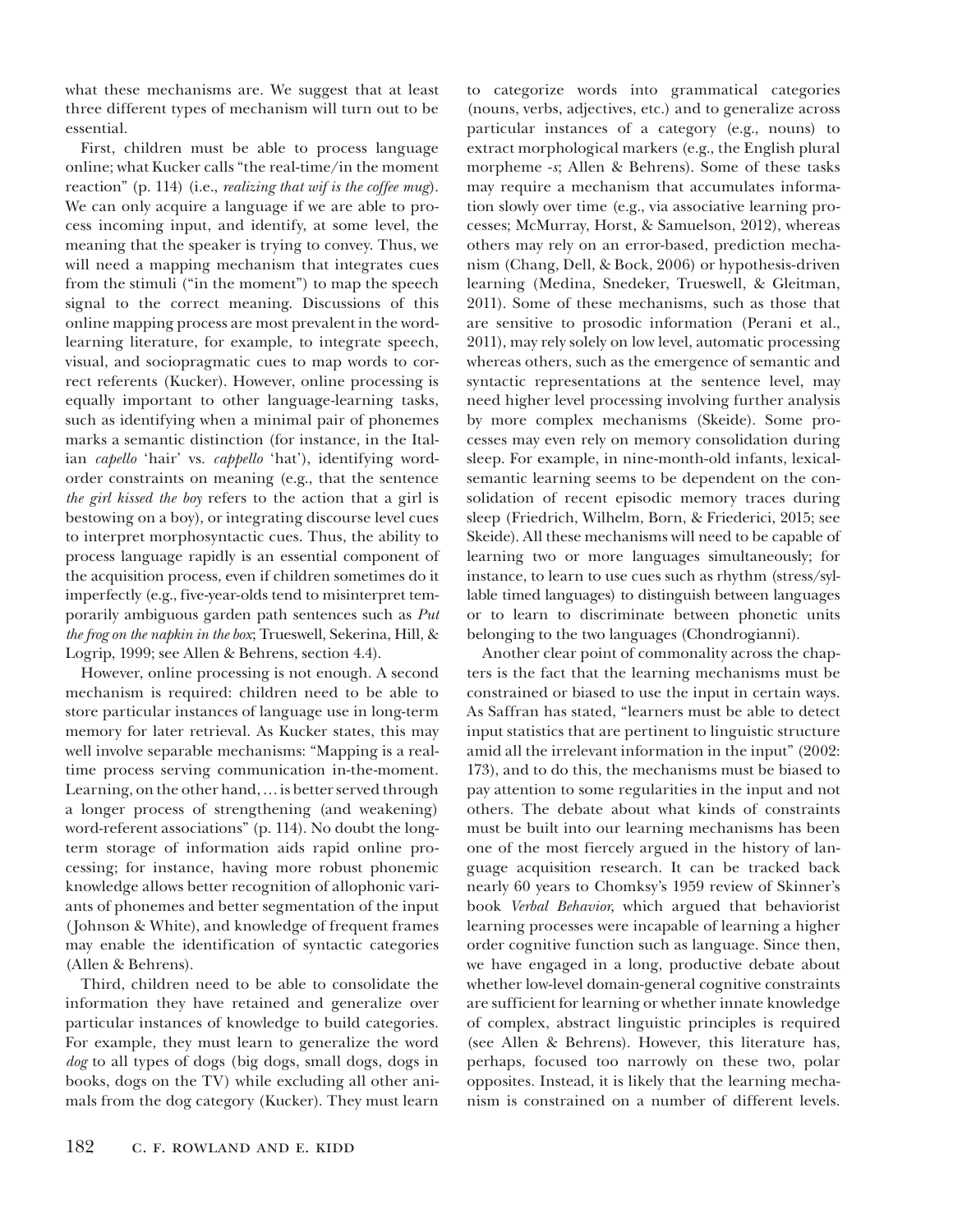Candidate low-level constraints include physical constraints (the binding of an object and word in physical space; see Kucker), as well as statistical biases; for example, frequent ( Johnson & White), reliable (Allen & Behrens), or perceptually salient ( Johnson & White) statistical cues may be weighted more highly (Bates & MacWhinney, 1987). There may also be higher-order constraints such as sociopragmatic cues (Kucker), as well as language-specific cues such as auditory biases (Skeide), phonological constraints ( Johnson & White), constraints on the form of possible words ( Johnson & White), or word-meaning mapping biases such as mutual exclusivity (Kucker). Sensitivity to some of these constraints may be built into the learning architecture by the genetic code, but others, such as mutual exclusivity, are likely to be a product of learning themselves (Halberda, 2003). Some tasks may need more powerful innate linguistic knowledge to constrain learning (e.g., language-specific knowledge about syntactic categories and roles; Allen & Behrens), although this is still a highly controversial proposal (see Ambridge, Pine, & Lieven, 2014, including commentaries).

To date, the field has also not paid enough attention to the fact that children's learning strategies are highly likely to change with age. For example, substantial evidence now suggests that referential mapping strategies change with development, with two-year-olds relying more on social cues, perceptual salience, and cross-modal synchrony and older children relying more on grammatical cues ( Johnson & White; Kucker). Similarly, children can detect grammatical case marking cues by three years of age but may not be able to use this information to determine who is doing what to whom in a sentence until six years of age (Schipke, Friederici, & Oberecker, 2011; see Skeide). Some of these changes may be driven by the child's increasing knowledge of the world and of their language. For example, it is likely that the shape bias, which biases children to extend novel noun labels to similarly shaped objects, is learned through experience of how object labels tend to be extended (Kucker). Similarly, two-year-olds' ability to use abstract syntactic relations to comprehend novel transitive sentences seems to rely on the size of their vocabulary (Matthews, Lieven, Theakston, & Tomasello, 2007; see Allen & Behrens). However, others may wait upon the maturation of the necessary connections in the brain (Skeide). It is also highly likely that the developmental pattern is different in critical ways in multilingual children. For example, Chondrogianni summarizes work showing that bilingual children do not seem to develop a mutual exclusivity bias, or at least develop a much more context-dependent one, and that in second language (L2) learners, there may be delayed

or different patterns of acquisition dependent on the characteristics of the L1 and its similarity to their L2. Much more work needs to be done to determine how the learning process itself changes throughout development, particularly in the field of developmental neuroscience, where we need to understand more about how the neural circuits change with age and with the accumulation of new knowledge. What is clear, however, is that only a developmentally dynamic model of language acquisition will be able to adequately capture the learning process.

Another theme we extract from this part concerns methodology. In the last few decades, language acquisition research has been revolutionized by methodological advances that have opened up new avenues of research, as well as making old methods much easier to implement. Noninvasive electroencephalography and eye tracking provide implicit measures of online language processing, enabling us to develop hypotheses about language acquisition in prelinguistic infants. Headturn preference and habituation methodologies allow us to determine what one-month-, -week- or even -day-old infants are able to discriminate (individual difference notwithstanding; e.g., Junge, Kooijman, Hagoort, & Cutler, 2012). New recording technology makes it easier for us to track and analyze how children use language in their natural environment and enables us to perform detailed analyses of the linguistic environment in which they are immersed. Even the more traditional methods (e.g., elicitation, forced-choice pointing) are easier to implement, and the data easier to analyze, with new presentation software and statistical programs. More advances are on the horizon, including techniques to make functional MRI and magnetoencephalography scanning easier with young children, open source tools for (semi)automatic transcription and coding of naturalistic data, and virtual reality labs in which we can create controlled three-dimensional learning environments for our experiments.

However, new methods bring new challenges as well as opportunities. First, there is the problem of integrating results from different methodologies. For example, what are we to make of the fact that six-month-olds look longer at a picture of their mom when they hear *mommy* and look longer at a picture of their dad when they hear *daddy* in a classic preferential looking design (Tincoff & Jusczyk, 1999; see Johnson & White)? Does this mean that these children have the same referential understanding of the words mommy and daddy as adults, or, as Johnson and White speculate, do they "simply associate labels and objects or events, in the way we might associate the bell of an ice cream truck with a delicious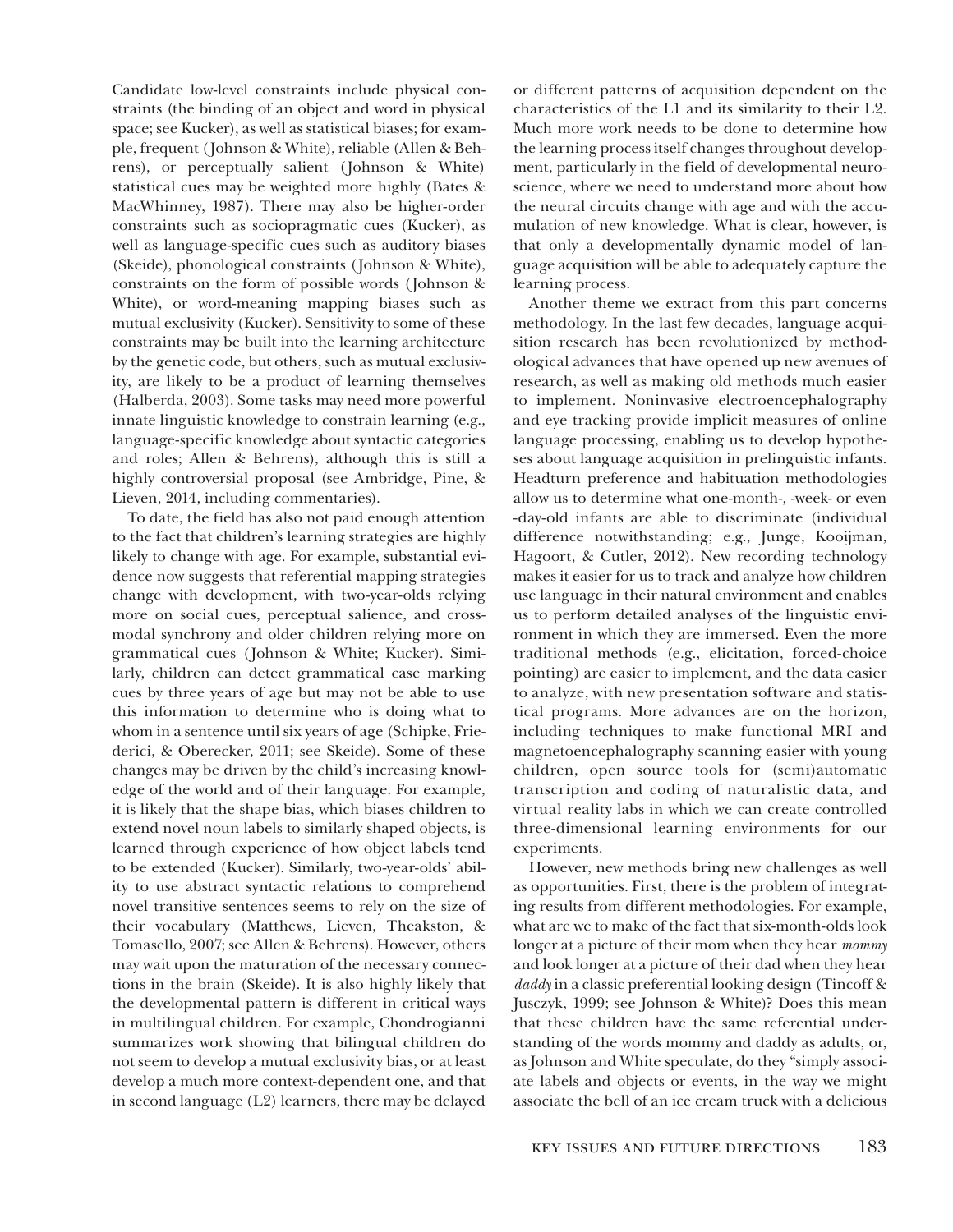treat" (p. 103)? If the latter, how does this early type of understanding develop into the adultlike concept? Similar issues arise when we consider artificial language learning studies, where infants are trained on novel languages in the lab. For example, infants can learn to recognize word boundaries using transitional probabilities in artificial language experiments in which each "word" is three syllables long but cannot do it when the words are of a more naturalistic variable length (Johnson & Tyler, 2010; see Johnson & White). There are big questions still to be asked about how children use cues to language in the real, messy, complex world to develop adultlike linguistic representations.

Finally, we suggest that there needs to be more research on individual differences in future. Many of the findings cited in this part are based on between-subjects group-based experiments, which mirror the focus of research in language acquisition in general. However, there are large and stable individual differences both in children's environments, and in the sequence and speed of children's acquisition, which will need to be explained by any complete theory of language development (Kidd, Donnelly, & Christiansen, 2018). The quality and quantity of the language in children's environment clearly plays a role, both in monolingual and multilingual acquisition. However, other factors may be equally important, such as the speed with which children process linguistic information (Marchman & Fernald, 2008). Unfortunately, however, most of our current methodological designs simply measure group effects, which means they are often not sensitive enough to capture individual variation. Adapting these measures will require some thought; we will almost certainly need to test larger sample sizes, we will need to design our stimuli so as to maximize individual variation across children, and we will need to implement test-retest procedures to determine how much of the variation is meaningful and how much due to factors beyond our control, such as the infant's willingness to cooperate at the time of testing. This may not be a simple task.

In this chapter we have summarized some of the common themes that emerged in part II and highlighted what we think are the most promising directions for future research. The discussion demonstrates the complexity of the learning task, which requires that children master a number of different skills. The development of such skills relies on a strong basic foundation from previous learning, but this does not mean that acquisition is necessarily stagelike; instead, children are tackling many of the different tasks involved in parallel. The complexity of the learning task also requires that we posit multiple powerful learning mechanisms in the child's developing brain. Unfortunately, we do not yet know enough about what these mechanisms are or what constraints are built in that enable them to extract the relevant information from the input. We also do not know how children's learning strategies change over development, as the accumulation of knowledge, and the maturation of the brain, changes the nature of the learning task. In addition, although we already know a substantial amount about how different regions of the brain might support language learning, we need more work on how the brain builds the functional adult cortical language network. Finally, we have discussed the methodological advances that have made many of these insights possible and summarized some of the benefits, but also the challenges, that these advances bring to the study of language acquisition. In future, we will need to work to identify what the results from such studies tell us about the nature of children's developing linguistic representations, and we will need to learn how to adapt new methodologies to enable us to explore individual differences in acquisition.

## *Acknowledgments*

This work was supported by the International Centre for Language and Communicative Development (LuCiD) at the University of Liverpool, funded by the Economic and Social Research Council (UK) (ES/L008955/1), and the Australian Research Council Centre of Excellence for the Dynamics of Language (CE140100041).

## REFERENCES

- Ambridge, B., Pine, J. M., & Lieven, E. V. M. (2014). Child language acquisition: Why universal grammar doesn't help. *Language*, *90*, e53–e90.
- Bates, E., & MacWhinney, B. (1987). Competition, variation, and language learning. In B. MacWhinney (Ed.), *Mechanisms of language acquisition* (pp. 157–193). Hillsdale, NJ: Erlbaum.
- Brauer, J., & Friederici, A. D. (2007). Functional neural networks of semantic and syntactic processes in the developing brain. *Journal of Cognitive Neuroscience, 19*(10), 1609–1623.
- Chang, F., Dell, G. S., & Bock, K. (2006). Becoming syntactic. *Psychological Review*, *113*(2), 234–272.
- Chomsky, N. (1959). A review of B. F. Skinner's *Verbal Behavior*. *Language*, *35*(1), 26–58.
- Cutler, A., & Carter, D. M. (1987). The predominance of strong initial syllables in the English vocabulary. *Computer Speech and Language*, *2*, 133–142.
- Friedrich, M., Wilhelm, I., Born, J., & Friederici, A. D. (2015). Generalization of word meanings during infant sleep. *Nature Communications*, *6*, 6004.
- Halberda, J. (2003). The development of a word-learning strategy. *Cognition*, *87*, B23–B34.